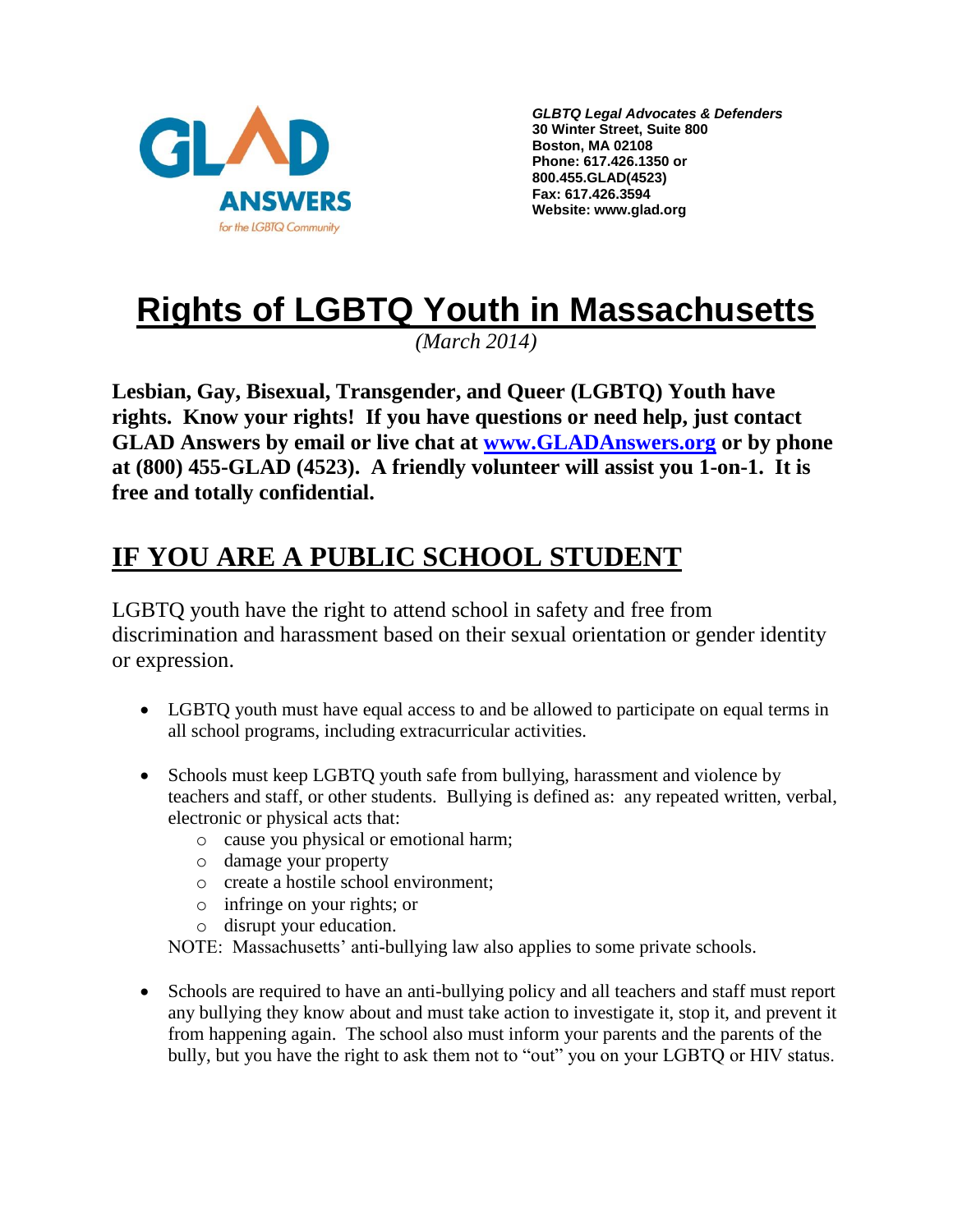- LGBTQ youth have the right to be open about their sexual orientation and gender identity and expression.
- Schools must respect the gender identity of transgender students. The Massachusetts Department of Elementary and Secondary Education has published guidance for public schools to follow. See: [http://www.doe.mass.edu/ssce/GenderIdentity.pdf.](http://www.doe.mass.edu/ssce/GenderIdentity.pdf)
- Students have the right to form extracurricular groups, such as Gay-Straight Alliances on the same terms and with the same privileges and resources as all other extracurricular groups (some private school students also have this right).
- LGBTQ youth have the right to free speech and expression, including the right to express ideas respectfully that may offend others, and to disagree with others.
- Any public or private school which receives federal funds may not discriminate on the basis of sex or HIV status. Sometimes the harassment of a gay or transgender student will be sexual harassment, which is forbidden by the federal law known as Title IX.
- Students have the right to learn about LGBTQ issues and must have access to information and resources about LGBTQ issues and people, including education websites, regardless of objecting school officials or parents.

## **IF YOU ARE IN THE CHILD WELFARE SYSTEM**

LGBTQ youth have the right to safe and appropriate placements in the child welfare system, free from discrimination and harassment based on their sexual orientation or gender identity or expression.

- LGBTO youth have the right to be free from harassment and abuse based on actual or perceived sexual orientation or gender identity or expression in foster care placements. This means that youth should be protected from both physical and emotional harm in their placements, and should be placed with caretakers who will ensure their safety and wellbeing outside the home.
- LGBTQ youth have the right to be open about their sexual orientation and gender identity and expression.
- Transgender youth have the right to be identified by the name and pronouns that accord with their gender identity and to wear clothing consistent with their gender identity.
- LGBTQ youth have the right to be free from religious indoctrination that condemns or disparages their sexual orientation or gender identity or expression.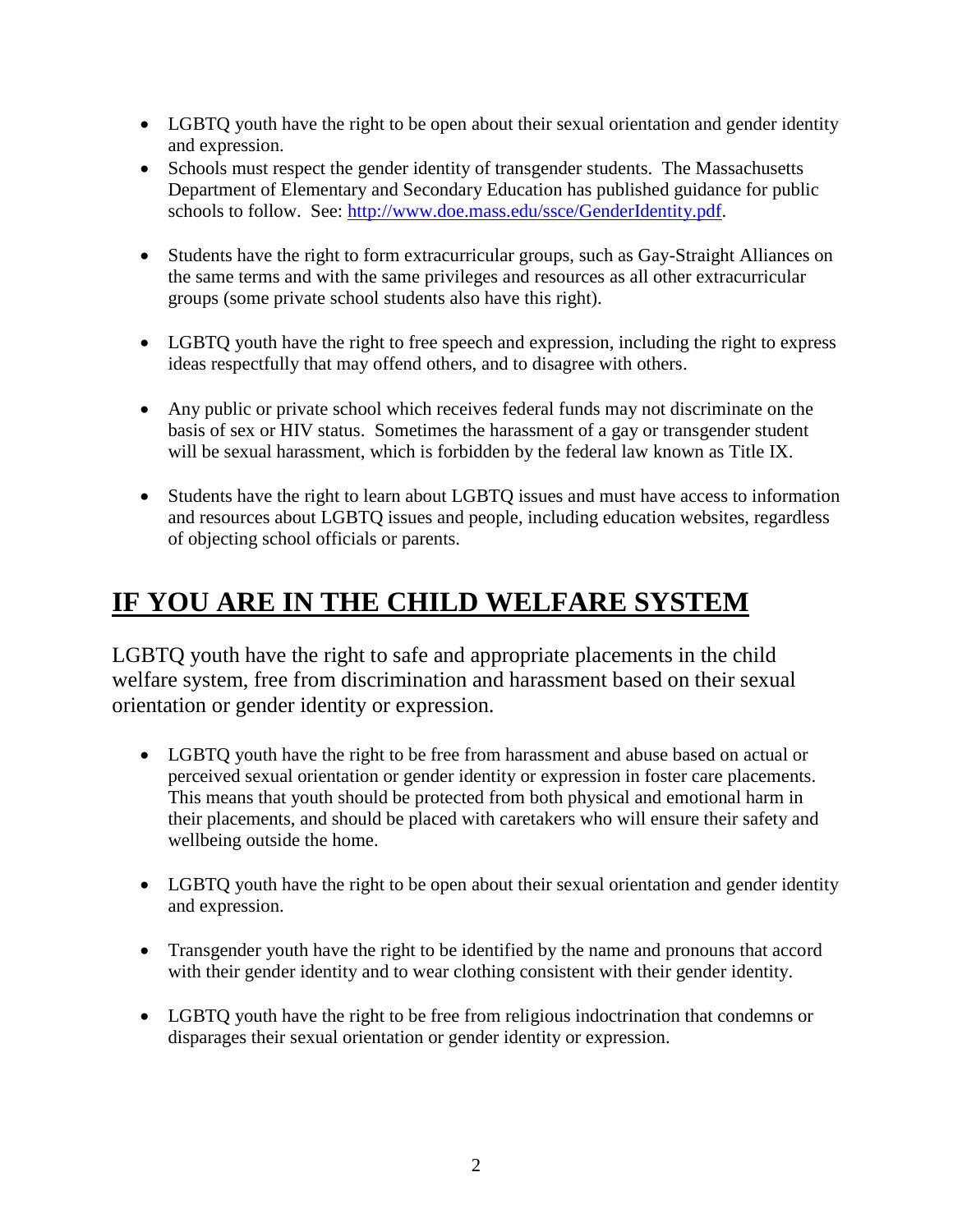LGBTQ youth have the right to equal treatment and to access appropriate services for their sexual orientation or gender identity or expression while in the child welfare system.

- LGBTQ youth must have access to appropriate medical or mental health care, and should not be forced to undergo improper or disreputable services damaging to their wellbeing, such as reparative or conversion therapy.
- LGBTQ youth should be treated equally to heterosexual and gender conforming youth, including with regard to age appropriate displays of affection.
- LGBTQ youth should have access to supportive materials and resources.

## **IF YOU ARE IN THE JUVENILE JUSTICE SYSTEM**

LGBTQ youth have the right to safe and appropriate placements in the juvenile justice system free from discrimination and harassment based on their sexual orientation or gender identity or expression.

- LGBTQ youth are entitled to protection from physical, emotional or sexual abuse by other youth or facility staff.
- A facility's response to harassment or violence against an LGBTQ youth cannot be to move the LGBTQ youth to a more restrictive facility or to isolate the LGBTQ youth.
- LGBTQ youth cannot be segregated or classified as sex offenders based on myths that LGBTQ youth will prey on other youth.
- LGBTQ youth have the right to be open about their sexual orientation and gender identity and expression.
- Transgender youth have the right to be identified by the name and pronouns that accord with their gender identity and to wear clothing consistent with their gender identity.

LGBTQ youth have the right to equal treatment and to access appropriate services for their sexual orientation or gender identity or expression while in the juvenile justice system.

- LGBTQ youth must have access to appropriate medical or mental health care, both for general services and for any medical services that may be unique to LGBTQ youth.
- LGBTQ youth should not be forced to undergo improper or disreputable services damaging to their wellbeing, such as reparative or conversion therapy.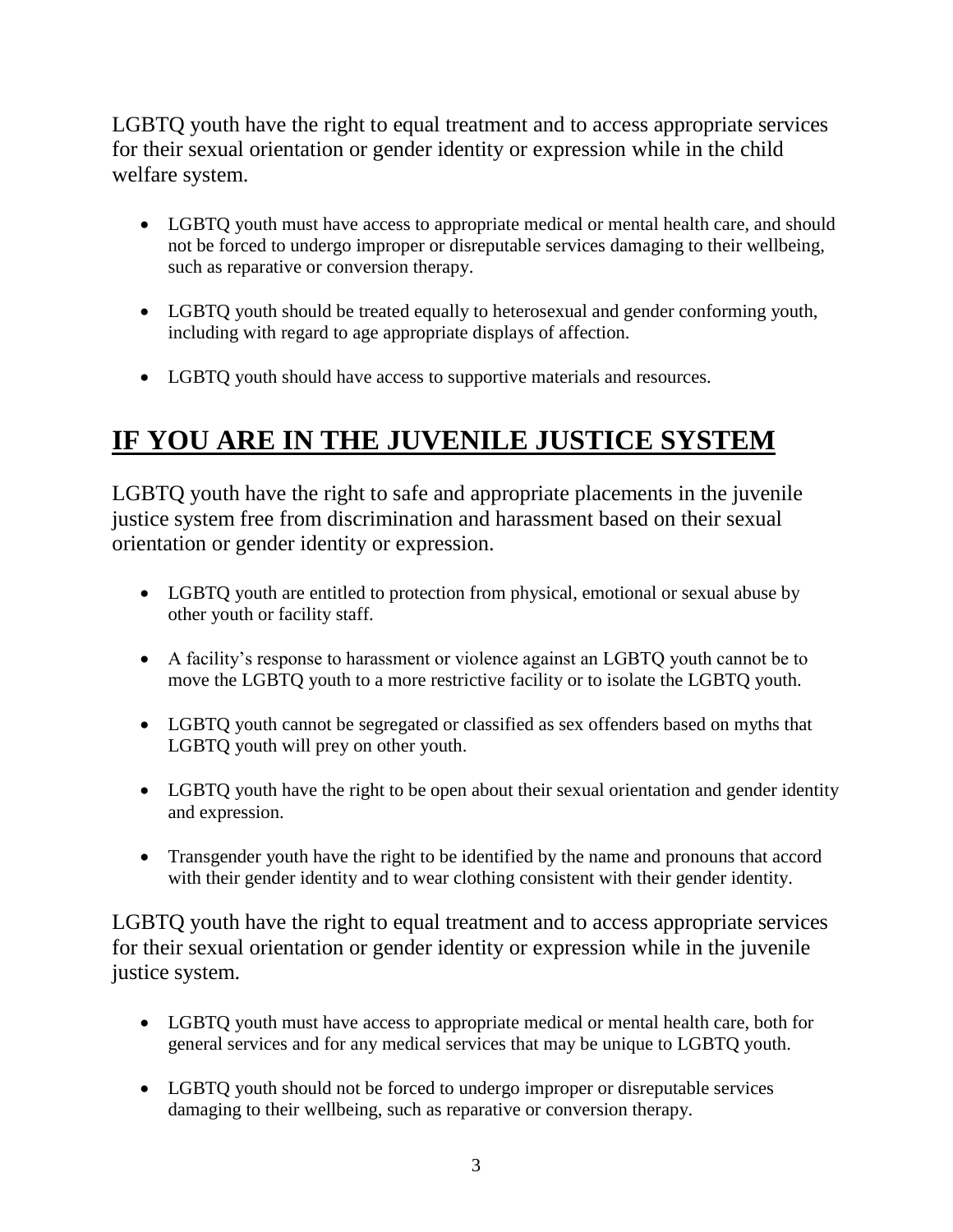- LGBTQ youth may not be disciplined for engaging in age-appropriate romantic or sexual conduct that would not be punishable between two different-sex youth.
- LGBTQ youth have the right to be free from religious indoctrination by facility staff that condemns or disparages their sexual orientation or gender identity or expression.

That's a lot of rights!! If you need help sorting this out, have questions or a situation you need help with, GLAD is here to help. Just contact GLAD Answers by email or live chat at [www.GLADAnswers.org](http://www.gladanswers.org/) or call our toll-free number, 800- 455-GLAD (4523). A friendly volunteer will assist you—it's free and confidential. We just want to help you know your rights and know what to do if someone isn't respecting them.

## **ADDITIONAL RESOURCES**

### **PROTECT YOUR RIGHTS**

#### **GLAD Answers:**

Call: (800) 455-GLAD (4523) Email or Live Chat: [www.GLADAnswers.org](http://www.gladanswers.org/)

#### **Massachusetts Commission Against Discrimination**

Boston: (617) 994-6000 New Bedford: (508) 990-2390 Springfield: (413) 739-2145 Worcester: (508) 799-8010

#### **Massachusetts Department of Elementary and Secondary Education Problem Resolution System**

(781) 338-3700 [compliance@doe.mass.edu](mailto:compliance@doe.mass.edu)

#### **United States Department of Education Office of Civil Rights**

(617) 289-0111 [OCR.Boston@ed.gov](mailto:OCR.Boston@ed.gov)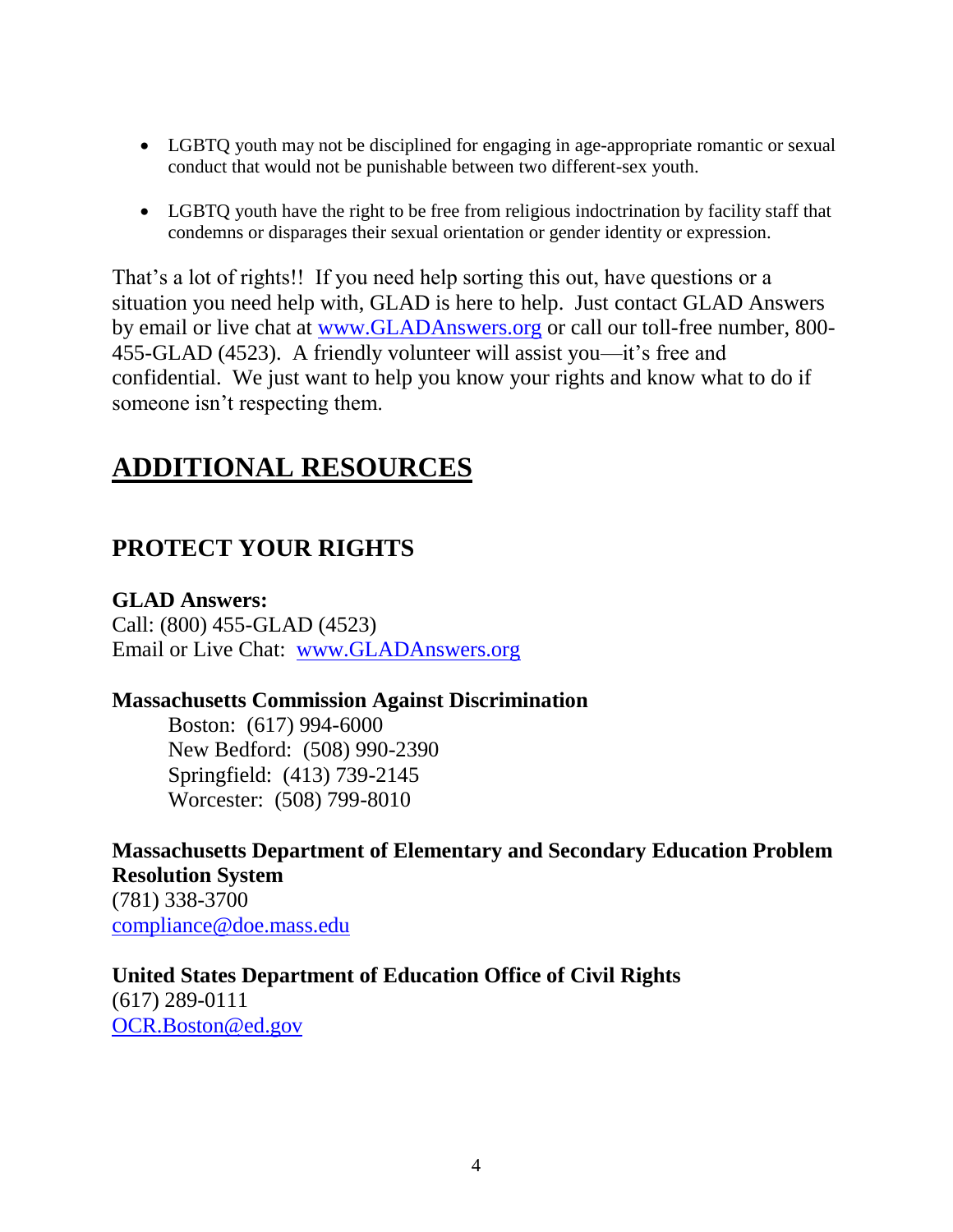### **KNOW MORE ABOUT YOUR RIGHTS**

Actions schools must take to prohibit harassment/discrimination of LGBTQ students according to the code of Massachusetts Regulations: <http://bit.ly/maschoolregulations>

The text of the Massachusetts anti-bullying law: <http://bit.ly/mabullyinglaw>

GLAD's publication: *What To Do If You're Being Bullied*: <http://bit.ly/whattodoif>

GLAD's publication: *Rights of LGBT Public School Students*: <http://bit.ly/studentrights>

More info about GSAs from the Massachusetts Department of Elementary and Secondary Education: <http://bit.ly/gsarights>

### **LOCAL LGBTQ YOUTH GROUPS**

**BAGLY** [www.bagly.org](http://www.bagly.org/)

**GLBT Youth Group Network of Massachusetts** To find a group near you visit [www.bagly.org/programs/](http://www.bagly.org/programs/)

**Boston GLASS** <http://bit.ly/Pokxfs>

**LGBT Coalition of Western MA** <http://bit.ly/wmayouthcoalition>

**Asian Pride/MAP** <http://maphealth.org/programs/asian-pride>